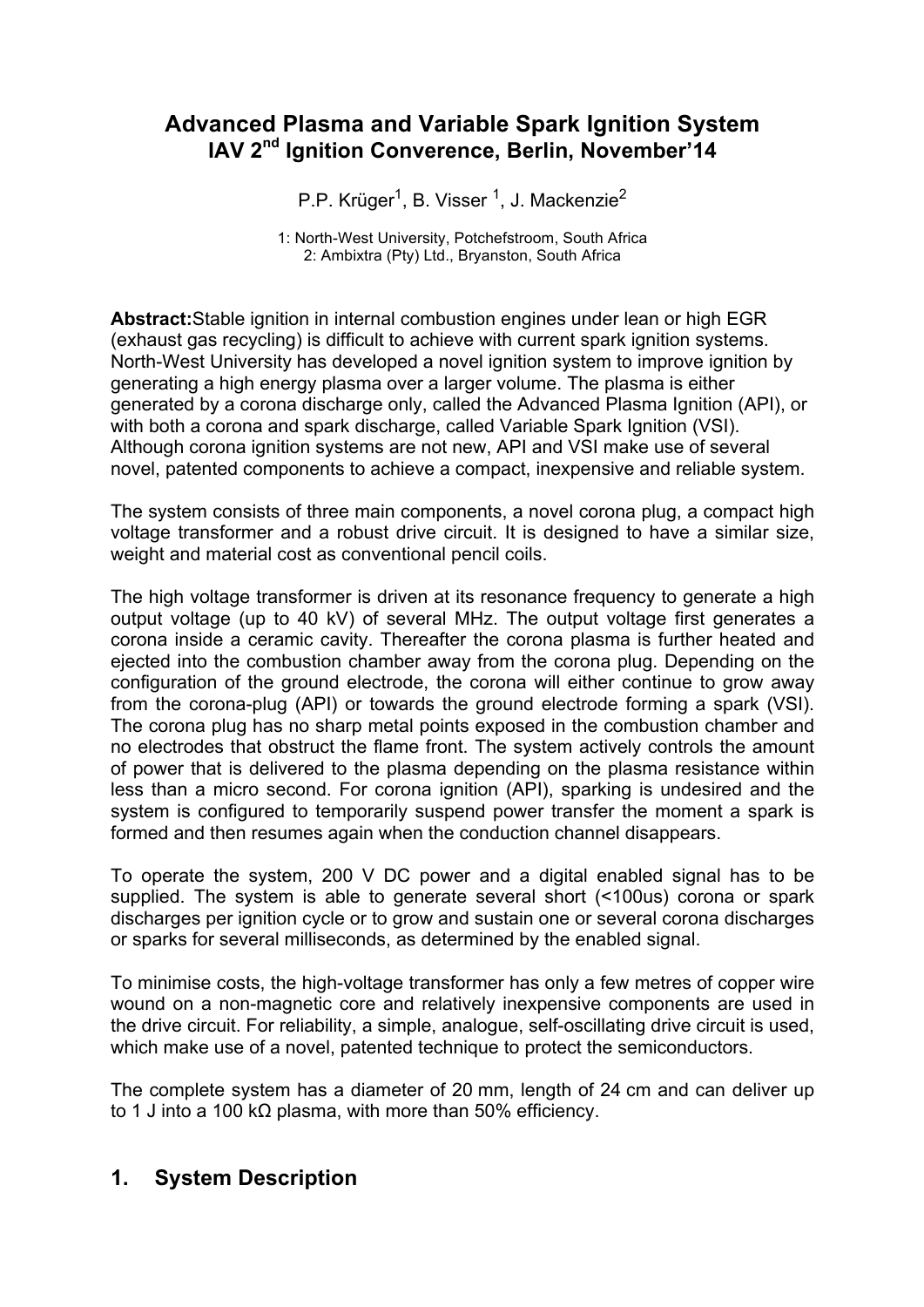The Advanced Plasma Ignition (API) consists of a corona plug, transformer and drive circuit PCB, as shown in Figure 1.



*Figure 1:* Photo of API prototype and its main components.

200 V DC power is supplied on the power input and a digital signal on the Enabled input switch the system on and off. When in the on state, the drive circuit drives the primary winding of the transformer at a resonance frequency. A high voltage of several MHz is generated on the secondary side which is connected to the inner electrode of the corona plug. The corona plug is configured such that a high electric field is generated at the tip of the inner electrode. A corona discharge from the inner electrode into the combustion chamber then takes place. The corona is sustained for the duration of the enable pulse, which may range from a few microseconds to several milliseconds. Multiple corona discharges can also be performed in a single ignition cycle by giving more than one enable pulse.

The system makes use of five novel concepts:

- A *corona plug* (patent pending) which generate the corona inside a ceramic cavity and then ejects the warm plasma into the combustion chamber
- A *resonant drive* [1] that drive the primary winding at a resonance frequency of the secondary winding in order to achieve a high voltage using a weakly coupled transformer.
- A *push-pull drive circuit* [2] where inexpensive transistors can be driven reliably at high frequencies.
- A *spark quenching mechanism* (patent pending) where power transfer is immediately suspended when a spark occurs.
- A *segmented-core transformer* [3] to achieve a low-loss, compact coil with a large energy density when the system is adapted for a conventional sparkplug.

## **1.1 Corona plug**

The corona plug consists of a cylindrical symmetric ceramic body with a high-voltage (HV) electrode in the centre and a grounded metal body on the outside. The tip of the HV electrode is inside a small ceramic bore, as shown in Figure 2.

The plug operates by firstly generating a corona discharge at the tip of the HV electrode. The plasma then grows towards the opening of the cavity from which it is then ejected into the combustion chamber. Depending on the shape of the ceramic and the position of the ground electrode, the corona will either grow away from the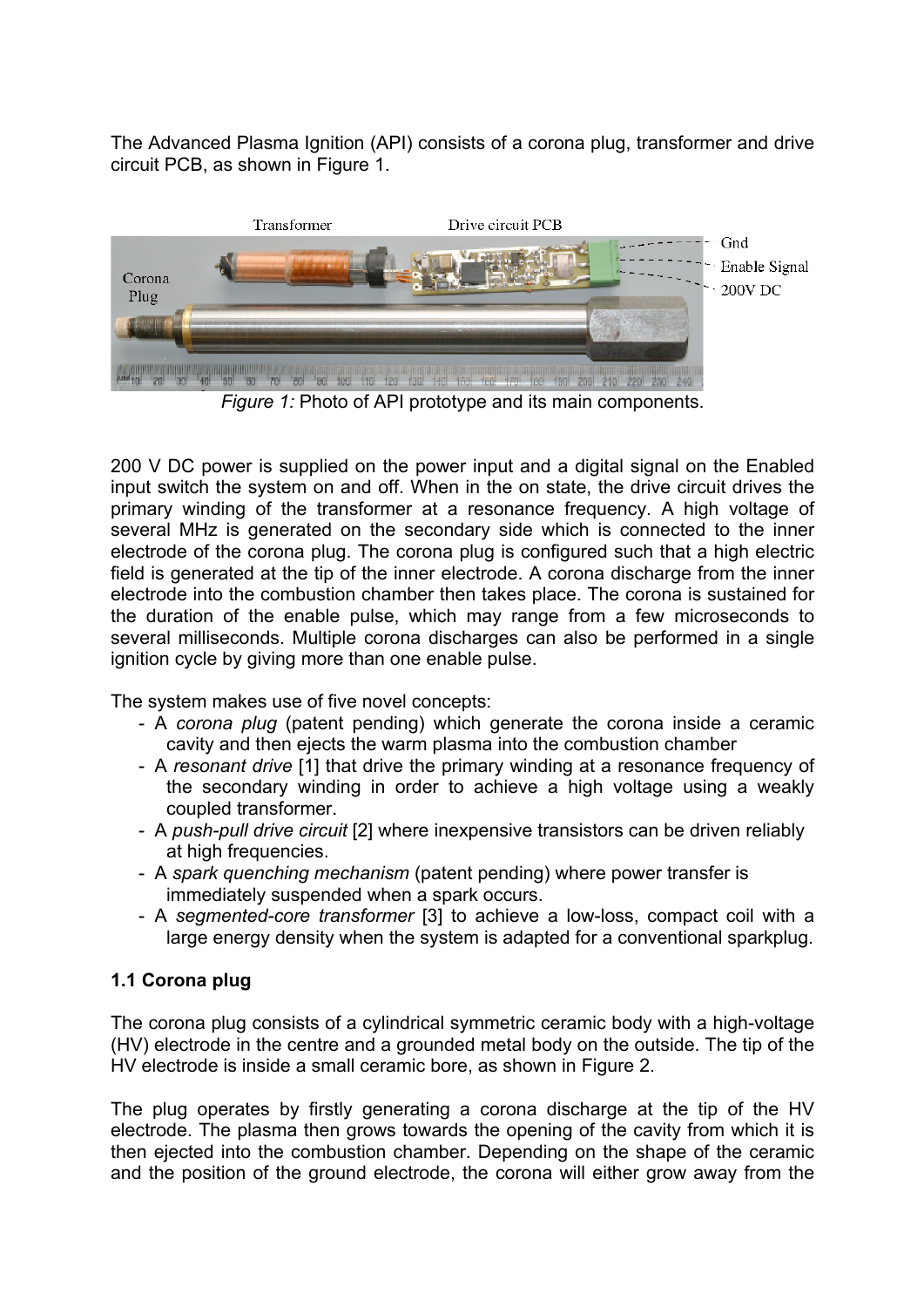corona plug (API – Figure 2 left side), or grow towards the ground electrode forming a spark discharge (VSI – Figure 2 right side).



*Figure 2:* Cross-section of two different corona plug configurations to either generate a spark (left) or corona (right). A false colour photo of a spark and corona in compressed air at room temperature is also shown.

#### *Initiation of Corona discharge*

Corona ignition system requires a very high electric field to generate a corona discharge a high pressures. However, the maximum voltage that can be supplied is limited by the small size of the engine port and the dielectric strength of the ceramic isolator. In order to achieve a high electric field using a voltage of 30-40 kV on the inner electrode, the tip of the electrode is surrounded by a dielectric material with a high dielectric constant. Figure 3 shows the effect of the dielectric material on the electric field compared to an electrode in air and a normal spark plug. For the electrode at 30 kV, the spark plug has a peak field of 60 kV/mm (for a gap length of 1 mm). The thin electrode (0.3mm diameter) in air (*ε*r=1) has a field of 120 kV/mm at its tip. The same thickness electrode in a dielectric medium (ε<sub>r</sub>=10) gives rise to a peak electric field of 200 kV/mm.

#### *Growth and ejection of corona in cavity*

When a corona discharge forms a plasma at the tip of the HV electrode, the conducting plasma will have the same potential as the HV electrode. The plasma therefore in effect extends the electrode as shown in Figure 4. The corona discharge continues at the edge of the plasma, so that the plasma grows in the direction of the opening of the cavity.

The cavity has a capacitance of about 0.2 pF due to the large dielectric constant of the ceramic. During each half cycle of the AC voltage signal, this capacitance is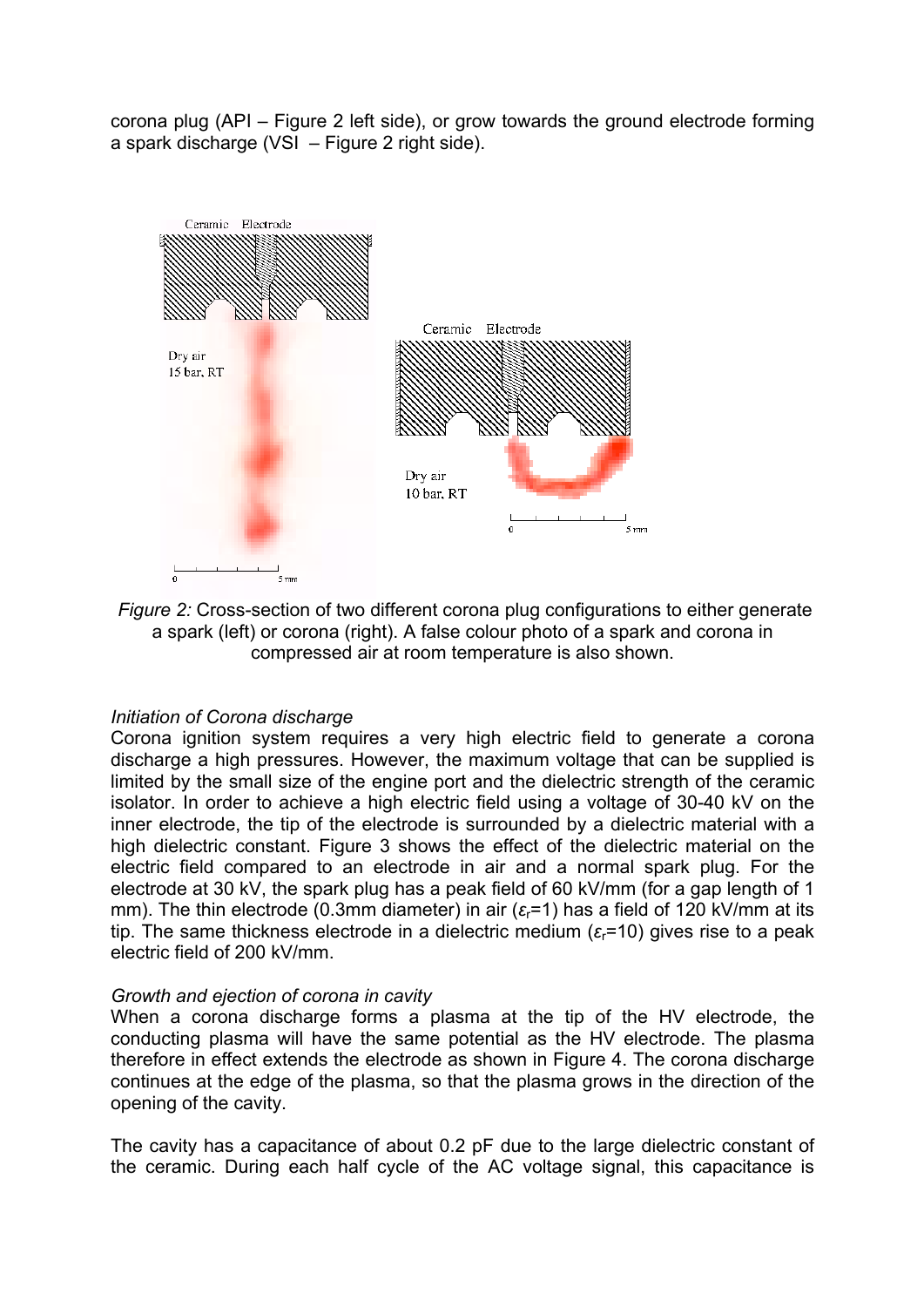charged and discharged (with a RMS current of about 0.1 mA). This currents passes through the plasma, heating the plasma. Due to the small volume of gas inside the cavity, very little energy is needed to heat the gas to a high temperature. For example, at 10 bar pressure, 1 mJ of energy is enough to heat all the gas in the cavity by about 1000  $\degree$ C. The fast rise in temperature will result in a rise in pressure inside the cavity which will eject the plasma out of the cavity into the combustion chamber. Additionally, the alternating electric field also accelerates the plasma out of the cavity, similar to a dielectric barrier discharge plasma actuator.

#### *Growth of corona in combustion chamber*

Once the plasma is ejected from the cavity, the plasma is still electrically connected to the HV electrode so that a corona discharge still takes place at the edge of the plasma. Once in the combustion chamber, the plasma is therefore still heated and extended.

Better ignition is achieved when the plasma grows away from the ceramic body than when it grows on the surface of the ceramic. The ceramic is therefore designed so that the electric field parallel to the surface of the ceramic is smaller than the perpendicular field, as can be seen on the right in Figure 4. This is achieved by having a small dent in the ceramic around the opening (see Figure 2).

However, for the VSI, the ground electrode comes to the end of the ceramic as shown in Figure 2b. After the plasma has grown away from the ceramic, it will grow towards the ground electrode, resulting in a conducting path between the two electrodes and a spark discharge takes place as shown in Figure 2.

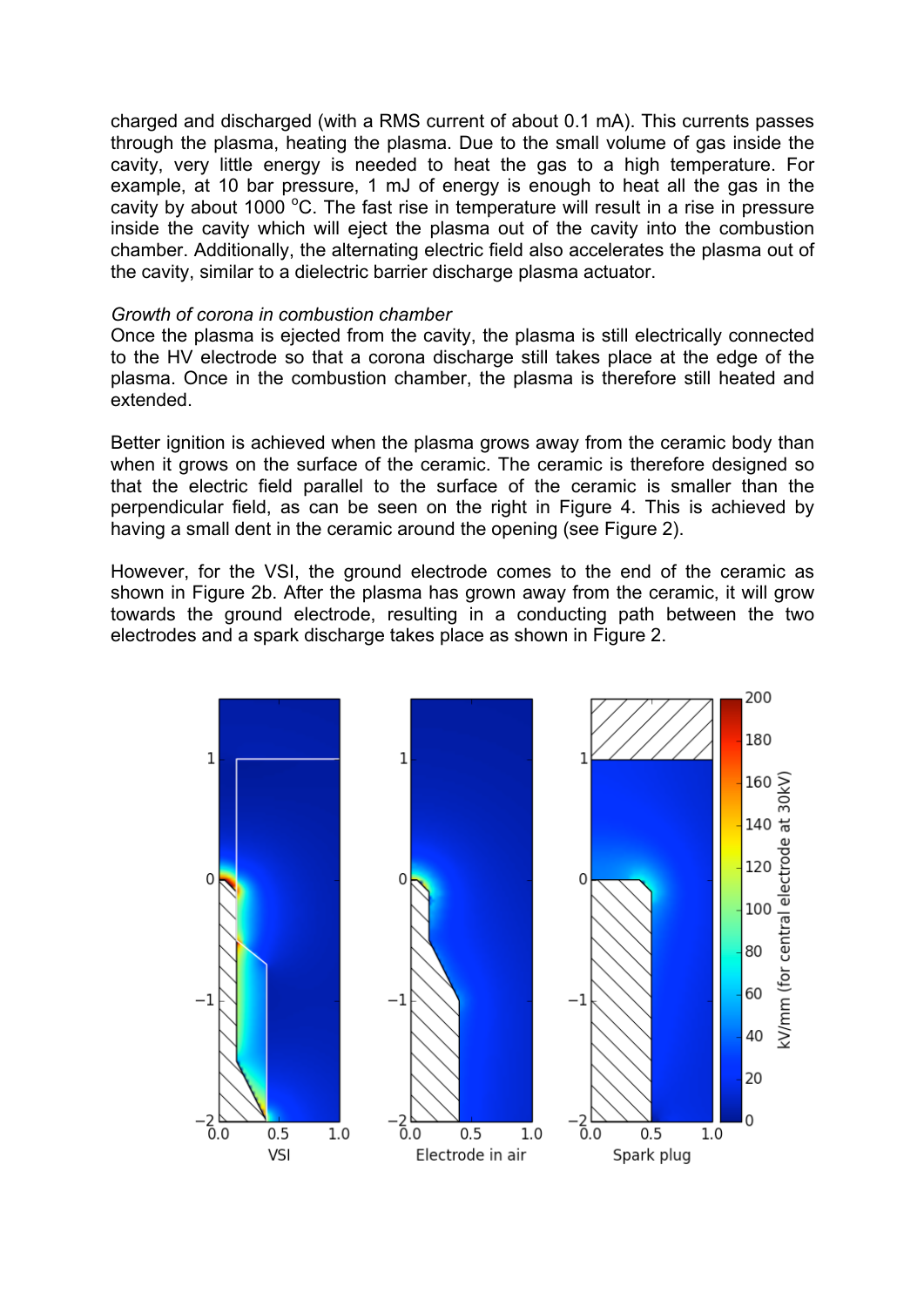Figure 3: *Electrostatic simulation (using the software Poisson Superfish [6]) showing the effect of a dielectric material (white outline) on the electric field of a wire at 30 kV. Cylindrical symmetry is assumed.*



*Figure 4: Electric field vectors and equipotential lines (every 3kV) showing the direction in which the plasma grows in an API plug. Electrode at 30 kV and axes in mm.*

#### **1.2 Resonant drive**

A conventional high voltage transformer cannot be used to generate the high frequency, high voltage signal required for the corona plug. At high frequencies (>1 MHz) most magnetic materials have a low magnetic permeability, resulting in low inductance, and have large energy loss in the magnetic material. This results in weak magnetic coupling between the primary and secondary winding, so that the ratio of output voltage  $V_s$  to input voltage  $V_p$ , is much lower that the theoretical value of  $V_s^2/V_p^2 = L_s/L_p$  where  $L_s$  and  $L_p$  is the secondary and primary side inductances.

API and VSI make use of resonant, weakly coupled transformers driven at resonance to overcome this problem. The resonant, weakly coupled transformer can be modelled as an ideal transformer combined with a resonator, as illustrated in Figure 5. Firstly, the voltage increase due to the transformer is given by the inductance ratio of the primary and secondary inductances:  $V_2^2/V_p^2 = L_{s1}/L_p$ . Extra inductance is then added on the secondary, so that the extra inductance  $L_{s2}$ , the corona-plug capacitance and the transformer capacitance forms a LC-resonator with a resonance frequency given by  $f_r^2 = 2\pi L_{s2} C_s$  where  $C_s$  is the effective secondary side capacitance. When driven at resonance, the voltage increase of the resonator is given by its quality factor  $V_s/V_2=Q$ . The quality factor is the ratio of the energy loss in the resonator to the energy stored in the resonator.

The inductance  $L_{s1}$  and  $L_{s2}$  can be combined into a single inductor  $L_s = L_{s1} + L_{s2}$  that is weakly coupled to the primary inductor with the coupling coefficient given by  $k^2 = L_{s1}/L_s$ . This makes it possible to have a weakly coupled transformer, with its output voltage given by  $V_s^2 = V_p^2 Q^2 k^2 L_s/L_p$  at resonance. When  $Q^2 k^2 > 1$  this is higher than the output voltage given by an ideal transformer with the same inductance ratio.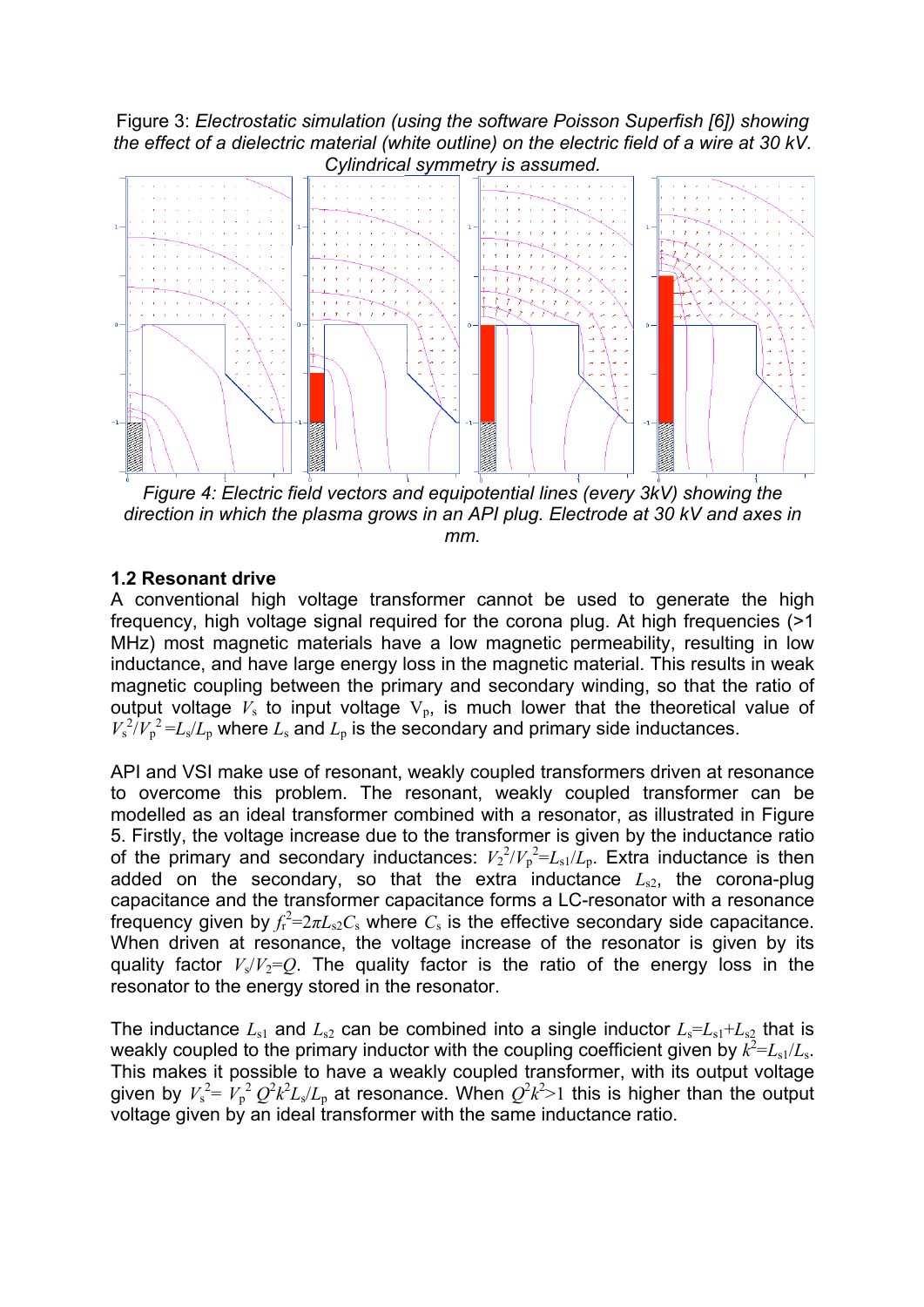

*Figure 5: Equivalent circuit of the resonant, weakly coupled transformer*

Because the maximum output voltage is directly proportional to the quality factor of the resonator, special care is taken to minimise the loss in the secondary circuit. As no magnetic core is used, the quality factor *Q* is determined by the dissipation factor of the dielectric filling material, the resistance of the secondary winding and the loss due to the outer metal tube. For example, in the API, the secondary winding has a DC resistance of about 20 Ω, the filling material has a loss tangent of 0.0006 and a copper sleeve is used around the transformer, resulting in a *Q* of about 70 at resonance. With a coupling of  $k=0.2$ ,  $V_p=100$  and  $V_s=40$  kV, an inductance ratio of  $L_s/L_p=800$  is required.

The inductance ratio can be further reduced by making the primary side resonant as well, as shown in Figure 6a. A serie capacitor  $C<sub>p</sub>$  is added to the primary winding of the transformer  $L<sub>p</sub>$ , so that the primary side also has a resonance frequency, which is chosen the same as the secondary side resonance frequency i.e.  $L_pC_p = L_sC_s$ . The effective qualtity factor of the two resonators is given by  $Q_{e}^{-1} = Q_{p}^{-1} + Q_{s}^{-1}$ . At resonance  $V_s^2/V_p^2 = L_s/L_p$  and  $V_p/V_1 = Q_e$ , so that  $V_s^2 = V_1^2 Q^2 L_s/L_p$ . The inductance ratio can therefore by reduced by a factor  $Q_{e}^{2}$  compared to an ideal transformer to achieve the same voltage ratio. However, the quality factor of the primary resonator  $Q_{\rm p}$  is generally lower than that of the secondary resonator due to the lower impedance of the resonator. With  $Q_e=30$ ,  $V_1=100$  and  $V_s=40$  kV, an inductance ratio of only  $L_s/L_p=178$  is required.

This double resonance circuit has the special feature that the maximum output voltage (for a fixed input voltage) occurs at two frequencies, one lower and one higher than the resonance frequency, as shown in Figure 6b. If the magnetic coupling between the primary and secondary winding is given by *k*, the two frequencies are given by  $f_{\pm} = f_r / \sqrt{1 \pm k}$  for a loss-less system.  $f_{\pm}$  is called the common-mode resonance, where the current in the primary winding and secondary winding is in phase, and *f-* is called the differential mode resonance where the currents are 180 degrees out-of-phase.

The generated corona or spark can be modelled as a load resistance  $R_p$  on the secondary side. The effect of this resistance is to change the frequency behaviour of the circuit as shown in Figure 6b. For example as  $R_p$  approaches the value  $2\pi f_t L_s$ , the common-mode resonance frequency  $f_{+}$  approaches 0 and when  $R_{p}$  is smaller than 2π*f*r*Ls*, there is no common-mode resonance frequency *f+*.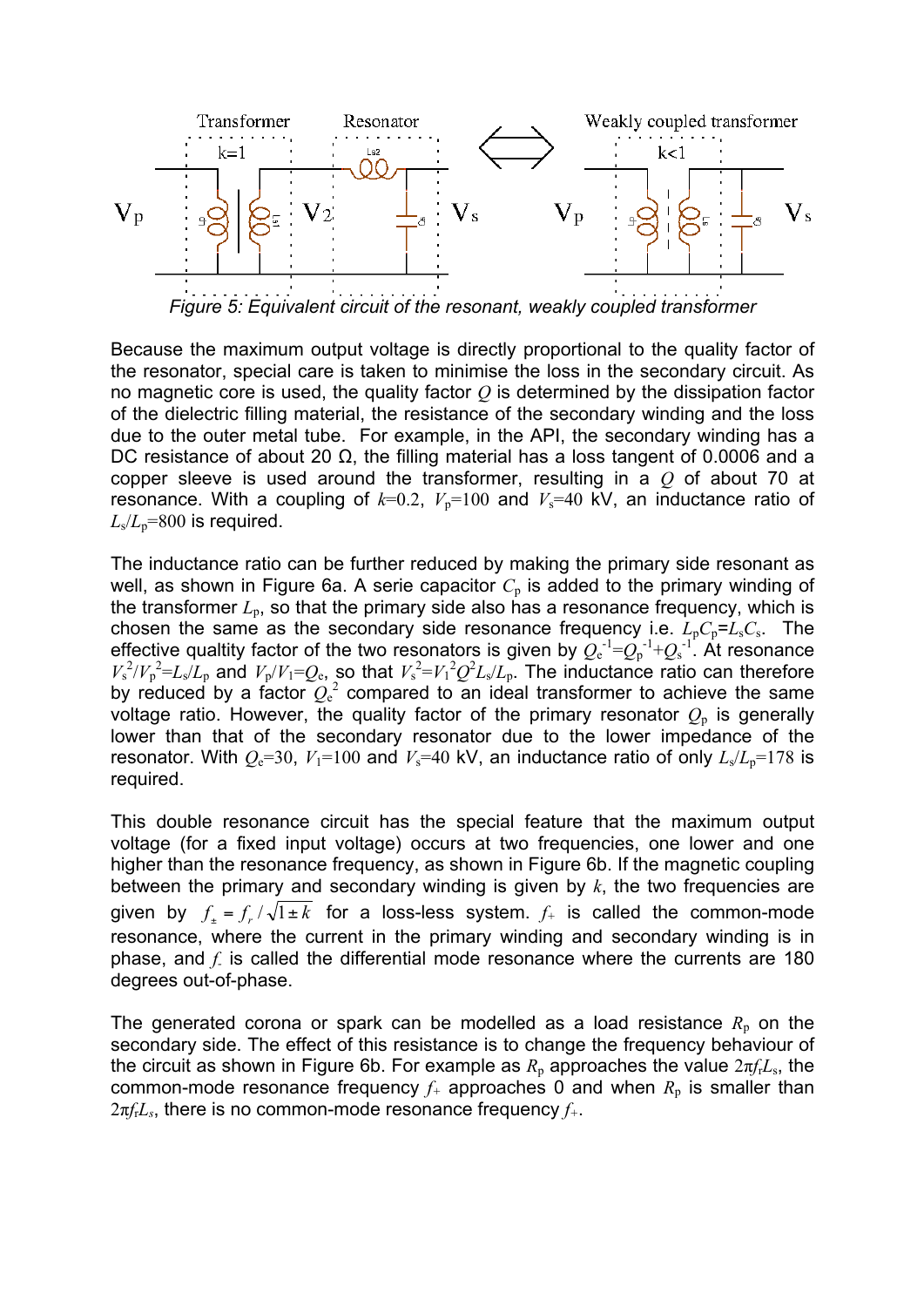

Figure 6a: *Two weakly coupled resonators with a parallel load resistor Rp. Simulated parameters used: fr=5 MHz, Cp=2.0 nF, Cs=7 nF, k=0.2, Qp=25, Qs=50.*



Figure 6b: *Output power against frequencies for different load resistances. The circles and triangles show the common-mode f+ and differential mode f- resonance frequencies respectively* 



Figure 6c: *Output power against load resistance for different drive frequencies.*



Figure 6d: *Common-mode and differential mode drive frequencies as function of load resistance.*

*Figure 6: Simulation of double resonant circuit driven with a 200 V peak-to-peak voltage at various frequencies for different load resistors.*

#### **1.3 Spark quenching mechanism**

API and VSI make use of current feedback from the secondary winding to determine the drive frequency. This has two advantages: It make it possible to always drive the transformer at the resonant frequency even if the frequency shifts due to changes in inductances or capacitances. Secondly, it makes it possible to vary the output power as a function of load resistance. Because the phase of the feedback is influenced by the load resistance, it make it possible to adapt the drive frequency as function of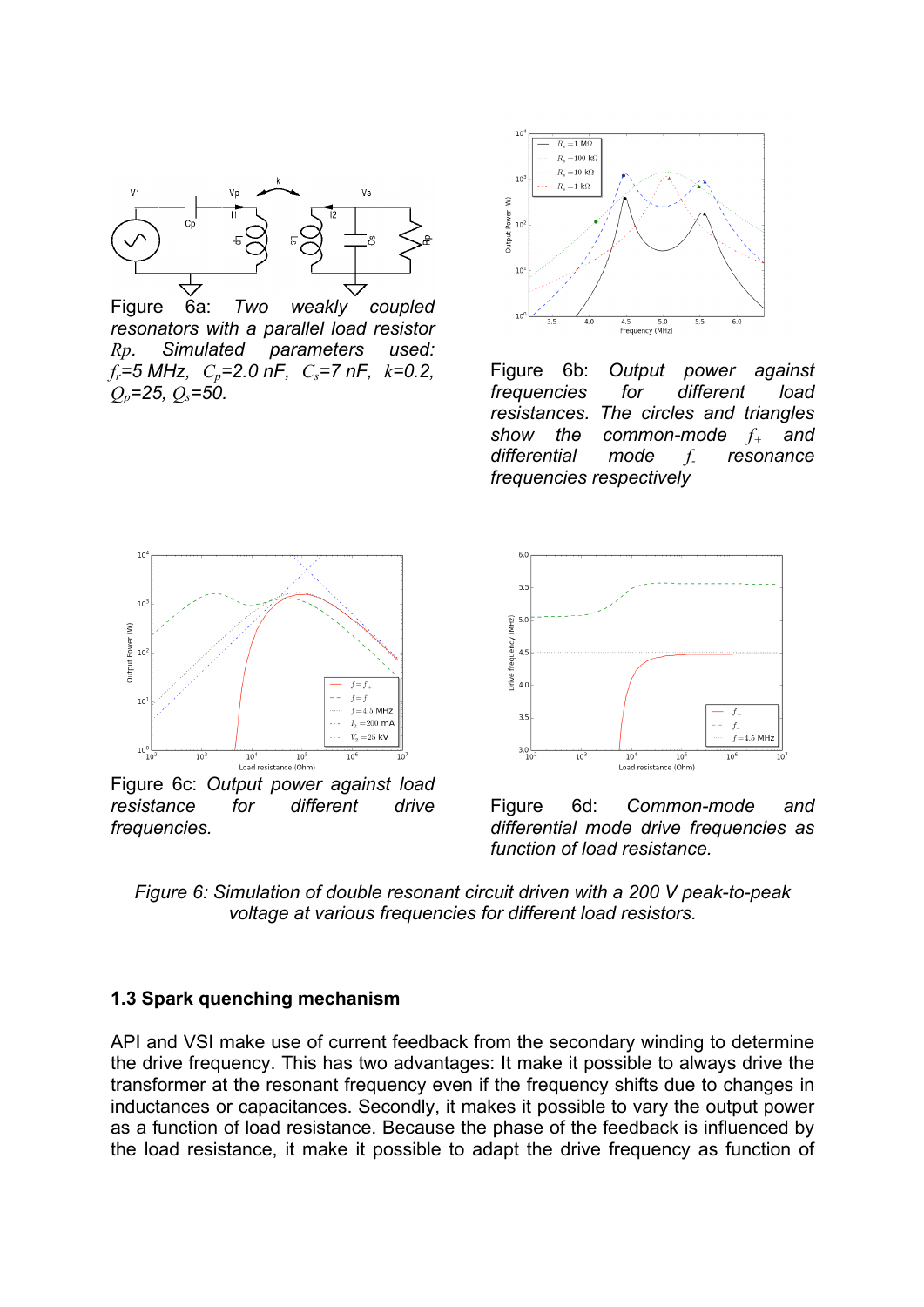load resistance, thereby controlling the amount of power delivered to the load. This is illustrated in Figure 6c.:

- When the coil is driven at the common-mode frequency *f*<sup>+</sup> high power is delivered into large loads, but no power when the load becomes small as shown in Figure 6c.
- When the coil is driven at a constant frequency it can be made to behave similar to a conventional flyback ignition coil i.e. it acts as a constant current source with a voltage limit.
- When the coil is driven at the differential-mode frequency, the power delivered can be made almost independent of the load resistance.

In order to supress sparking in the API, the transformer is drive at its common-mode frequency (by keeping the drive signal in phase with the secondary current). When a spark is formed, the load resistance becomes small, the common-mode resonance frequency vanishes (see Figure 6c) and the system stops oscillating. For a spark ignition system, the system can be configured to keep oscillating when the commonmode frequency vanishes. The spark current is then determined by the selected oscillation frequency.

## **1.4 Push-Pull drive circuit**

Two MOSFETs in a patented push-pull configuration with two bifilar primary windings is used on the primary side, as shown in Figure 7. This configuration has been found to be much more reliable than a conventional push-pull configuration. The drive circuit PCB consist of the two power MOSFETs and an analogue gate drive circuit. The gate drive is designed so that the output voltage of the push-pull stage is in phase with the current in the secondary winding. This ensures that the circuit resonant at the common-mode frequency and that the MOSFETs switches when the current though them is small.



Figure 7: *Patented Push-pull drive circuit configuration.*

## **2. Prototypes**

First a Variable Spark Ignition (VSI) system, called VSI1, was developed that makes use of a normal sparkplug and which is driven at a fixed frequency. It makers use of the resonant drive (1.2), push-pull drive circuit (1.4) without feedback and has a segmented core transformer [3].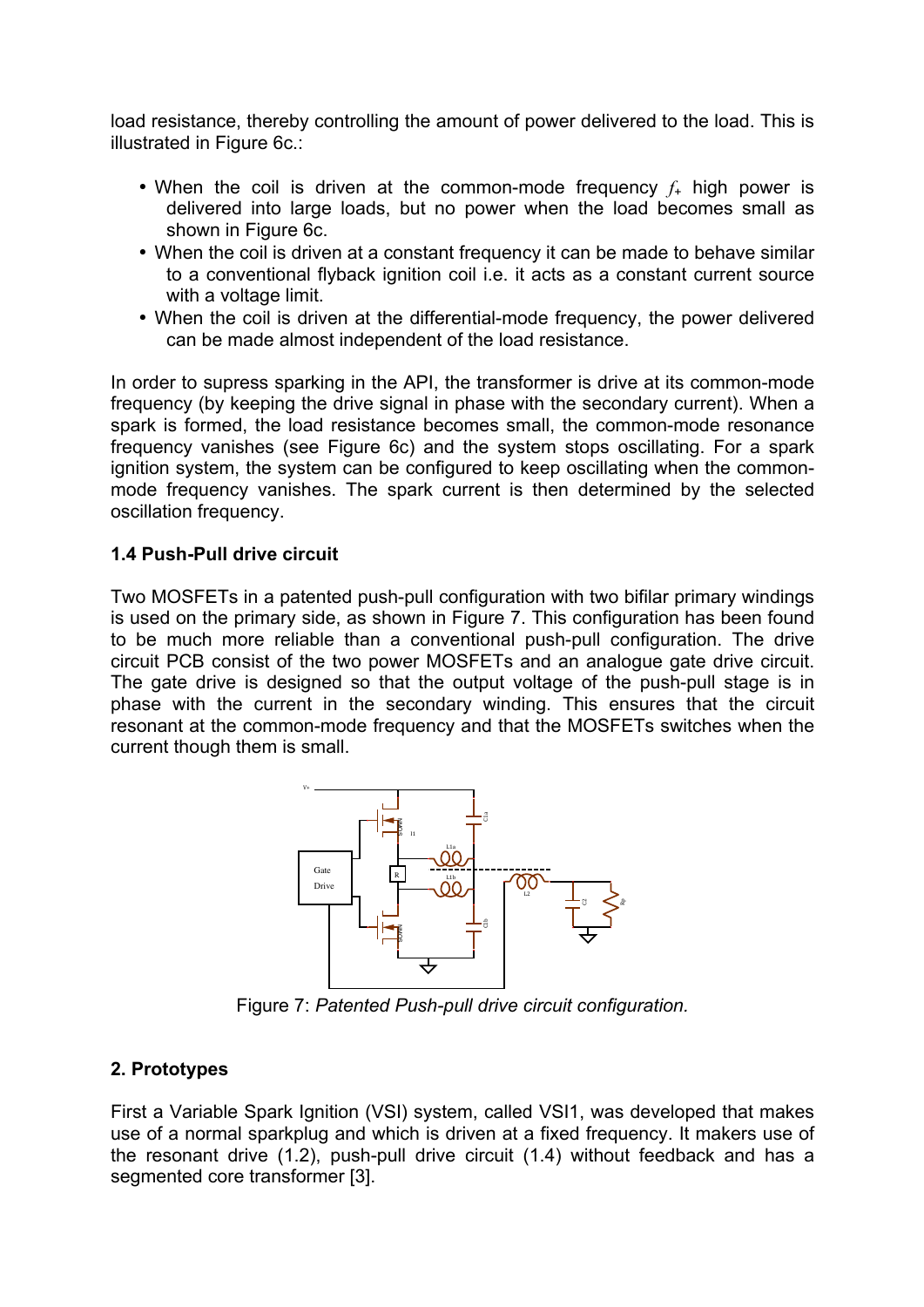The next prototype, called the VSI2, added secondary feedback. It is currently being commercialised by Ambixtra (Pty) Ltd. in co-operation with the North-West University and has been tested on several engines.

The latest prototypes, called VSI3 and API1, make use of the corona plug (1.1) and do not have a segmented core transformer (1.5).

#### **2.1. VSI2**

In order to reduce the formation of a corona at the back of the spark plug, it is operated at lower frequencies (around 400 kHz) compared to the API (around 5 MHz). For this, segments of magnetic material [3] are used in order to achieve a small transformer with a high energy density.

The maximum output voltage is 45 kV and it can deliver up to 1 J of energy at a rate of up to 2 kW.

#### **2.1.1 Homogenous operation test results**

VSI2 was compared to a conventional ignition coil under the same homogenous engine conditions on one of IAVs single cylinder research engines. The same sparkplug configuration was used and both EGR and lambda was varied to compare the systems at critical conditions. It was required that the Coefficient of Variance (COV) of the IMEP (indicated mean effective pressure) be smaller than 3%. Spark advance was determined by requiring less than 1% knocking while trying to achieve 50% heat release at  $8^{\circ}$  CA (crank angle). Table 1 gives a summary of the EGR and Lambda limits obtained with the standard and VSI2 system. Figure 8 shows how the EGR range is extended with VSI2 at 2000 rpm and 14 bar IMEP.

| Speed | <b>IMEP</b> | Max EGR % for COV<3% |                  |      | Max Lambda for COV<5% |                  |      |
|-------|-------------|----------------------|------------------|------|-----------------------|------------------|------|
|       |             | $Lambda=0$           |                  |      | <b>EGR=0%</b>         |                  |      |
| (rpm) | ˈbar)       | Std                  | VS <sub>12</sub> | Diff | Std                   | VS <sub>12</sub> | Diff |
| 2000  | 14          | 23                   | 33               | 10   | 1.35                  | 1.40             | 0.05 |
| 1500  |             | 30                   | 32               | ົ    | 1.70                  | 1.75             | 0.05 |
| 2000  | 2.8         | 21                   | 22               |      | 1.50                  | 1.55             | 0.03 |
| 1500  | 20          | 16                   | 20               | 4    |                       |                  |      |

Table 1: *VSI2 homogenous engine test results.* 

The test report [4] concluded that

- "VSI2 system enables improvement of combustion stability for all investigated operating points (at critical mixture conditions)
	- due to that depending to operating point partly crucial extension of EGR and lean burn limit compared to standard ignition system [X]
- With increasing critical inflammation conditions, given by operating point (turbulence level), Lambda and EGR, increasing benefit from VSI2 in terms of ignition delay
- For homogenous lean operation at EGR 0% no potential for ISFC reduction by VSI2, as minimum always located within [X] robustness limits
	- however, slight ISFC advantage gained by VSI2 at iso-IMEPCOV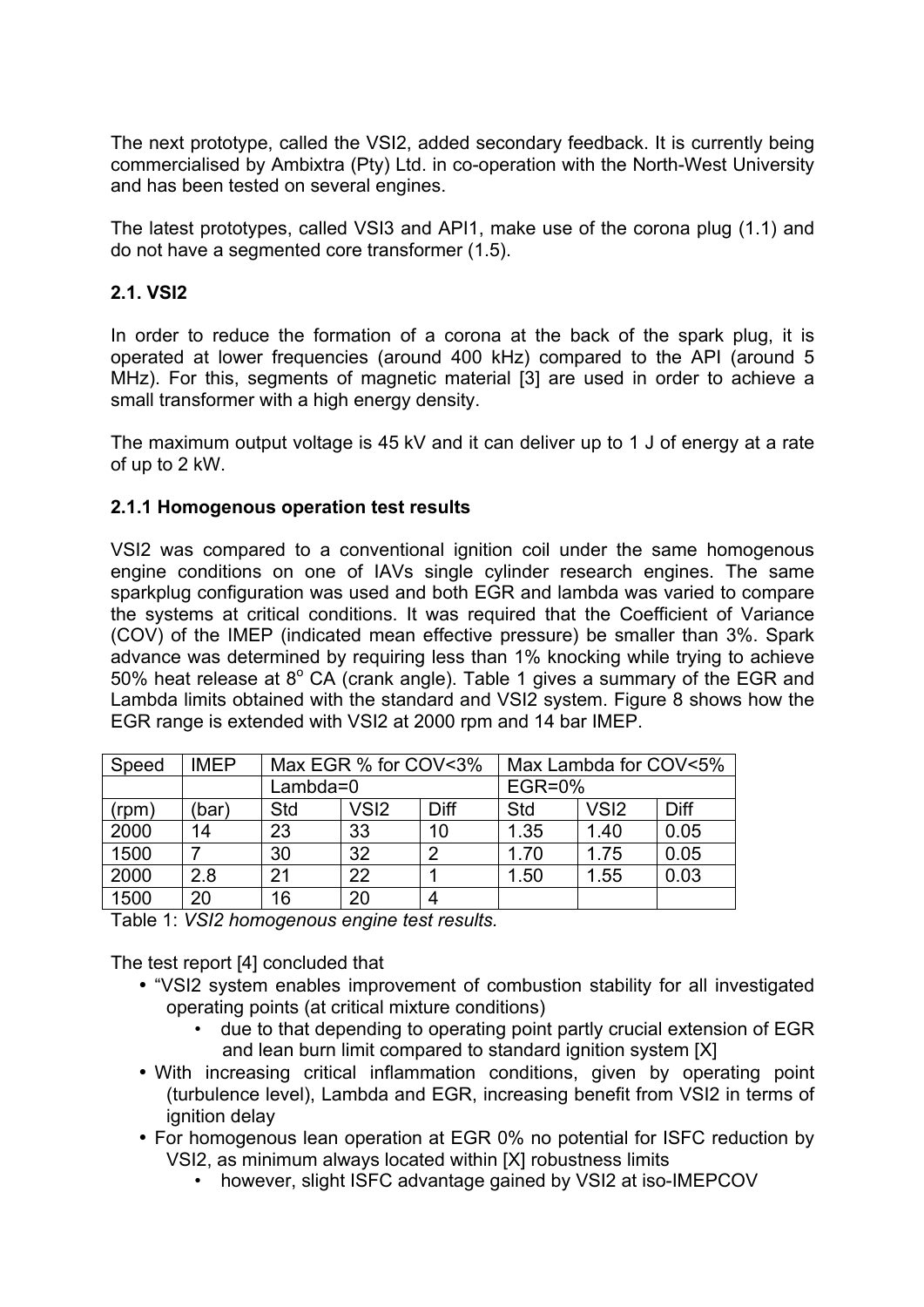- At lower part load same behaviour for EGR application as with enleanment
	- however, in general lower potential for ISFC reduction by dilution with EGR compared to air
- At knock limited engine operation increasing predomination of positive effects of EGR to knock mitigation and thus optimisation of combustion phasing
- Extensions of EGR limit by VSI2 directly visible in ISFC reduction"



Figure 8: *Comparison of VSI2 (blue) against a standard ignition system (black) at 2000 rpm and 14 bar IMEP. Spark advanced is limit by the requirement of less than 1% knocking.*

## **2.1.2 Stratified operation test results**

VSI2 was also compared to a standard ignition system as well as a prototype high power ignition system at stratified engine conditions. The aim was to evaluate the best ignition system for robust misfire free operation in stratified mode at optimised injector position. Tests were done at 1500 rpm, 7bar IMEP (see Figure 9) and 2000 rpm, 2.8bar IMEP.

The test report [5], concluded that

- "Comparison of VSI system with reference ignition system [X] shows marked improvement regarding inflammation probability and combustion robustness
	- o [the reference ignition system] enables no misfire free operation at all
- Compared to high power (HP) ignition system improvement of stratified combustion robustness and ignition delay (advanced CA50)
- VSI system especially enables misfire free operation of retarded SA (to EOI) and thus application of ISFC and soot beneficial settings"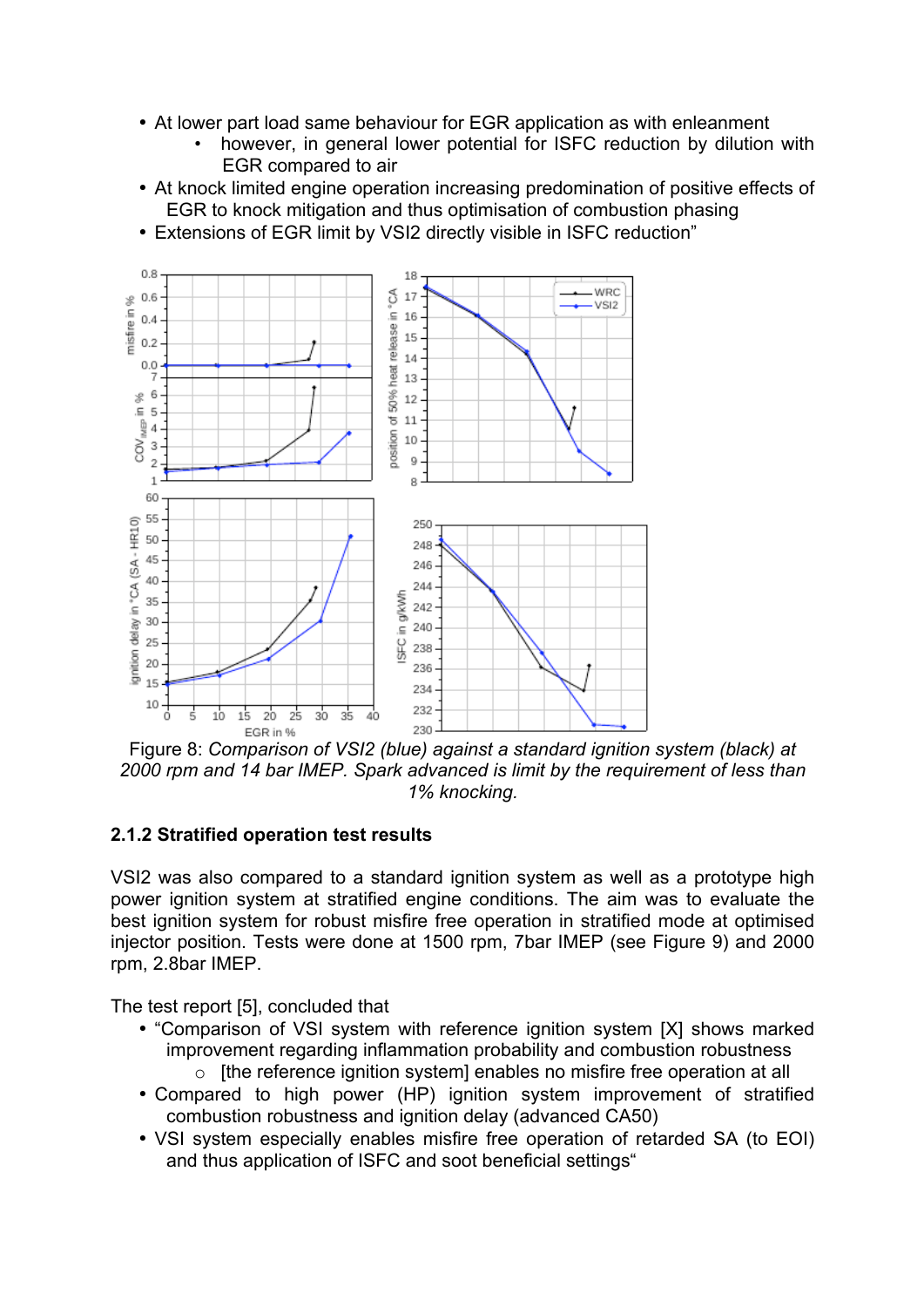

*Figure 9: Comparison of ignition systems under stratified operatation at 1500 rpm, 7bar IMEP.*

## **2.2. API1**

A first API1 (Figure 1) and VSI3 prototype has been developed and tested in a pressure chamber. It delivers power at 1 kW into a 100 kΩ load at more than 50% efficiency as expected from the simulation, Figure 4c. This means a 1 ms enabled pulse will result in 1 J being delivered to a 100 kΩ load.

Pressure chamber test has shown that the corona system is able to generate a corona discharge in air at room temperature up to 24 bar pressure (API) and a spark discharge up to 26 bar (VSI). Preliminary durability tests show minimal wear of the ceramic and central electrode and no electronic failures. Reliability and functionality testing has been performed on a normal commercial vehicle. However, proper testing on a research engine, as was done with VSI2, still needs to be performed.

## **Literature**

[1] Visser, B. Kruger, P.P.: Ignition System. US Patent 8191540 (2012), European Patent EP 2018473. 2009.

[2] Visser, B. Kruger, P.P.: A Switched Mode Drive Circuit, PCT Application. WO/2014/128533. 2014

- [3] Visser, B. Kruger, P.P.: Segmented core transformer. US Patent 8354911, European Patent EP 2443637. 2013
- [4] Reinicke, P.-B.; Riess, M.: Ambixtra VSI Testing, Final Report. IAV, 2013
- [5] Reinicke, P.-B.: Ambixtra VSI2 Testing, Final Report, IAV, 2014